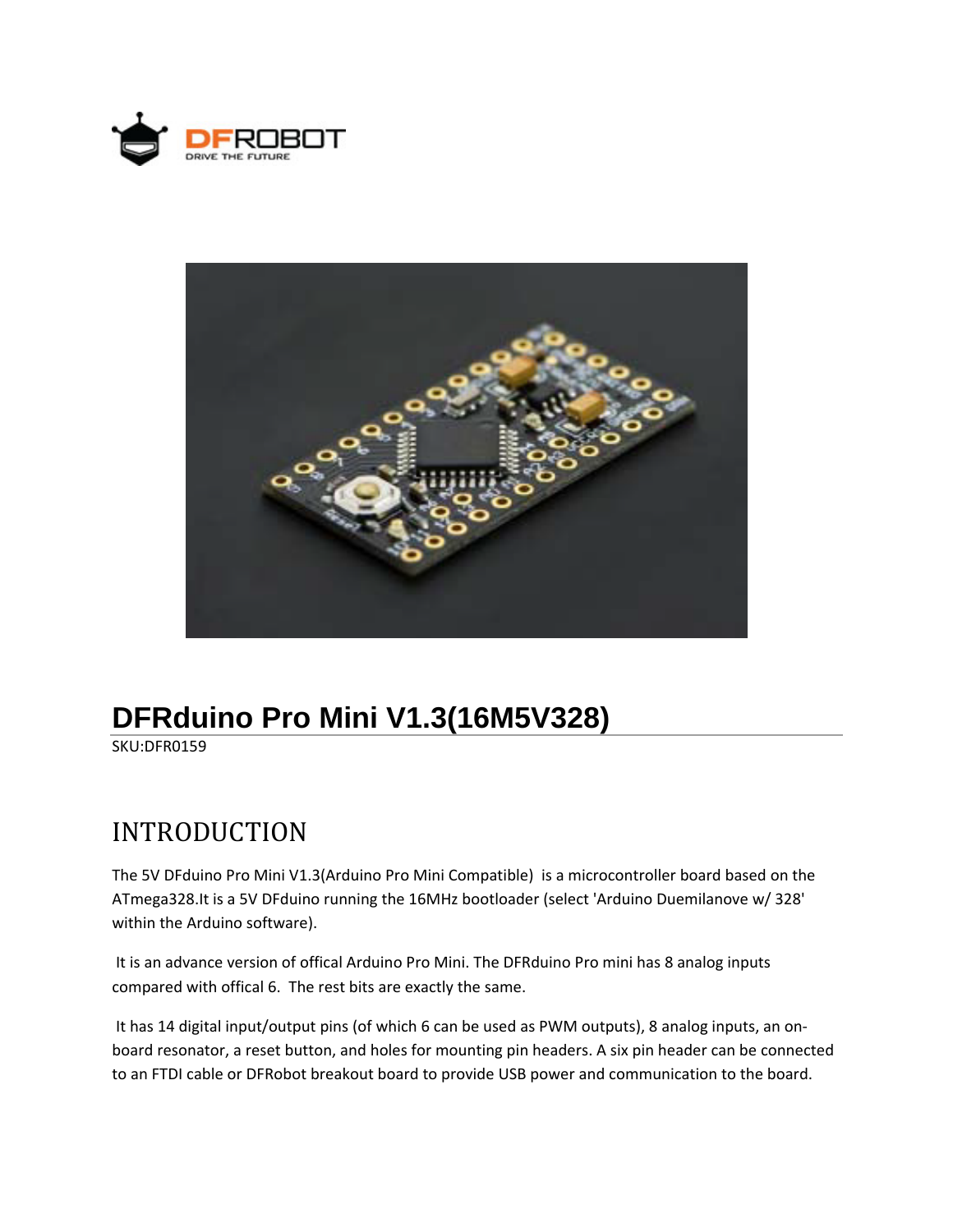The DFRduino Pro Mini is intended for semi‐permanent installation in objects or exhibitions. The board comes without pre‐mounted headers, allowing the use of various types of connectors or direct soldering of wires. The pin layout is compatible with the Arduino Mini.

We recommand that you choose one of following items to program and supply power for your Mini pro board.

- 1. FTDI Basic Breakout 3.3/5V (Arduino Compatible)
- 2. USB Serial Light Adapter (Arduino Compatible)

Note: Compared with DFduino Pro Mini V1.2, this V1.3 reverses the pins of the programming interface.

## SPECIFICATION

- DC input 5V up to 8V(power supply from RAW pin)
- DC input 5v(from VCC pin)
- Bootloader: Arduino Pro/Pro Mini (5V, 16Mhz) w/ Atmega328
- 5V regulator
- Max 150mA output
- ATmega328 running at 16MHz with external resonator (0.5% tolerance)
- Low‐voltage board needs no interfacing circuitry for popular 3.3V devices and modules (GPS, accelerometers, sensors, etc)
- USB connection off board
- Supports auto-reset
- Over current protected
- Reverse polarity protected
- On board Power and Status LEDs
- Size:0.7x1.3" (18x33mm)

## SHIPPING LIST

DFRduino Pro Mini V1.3 x1